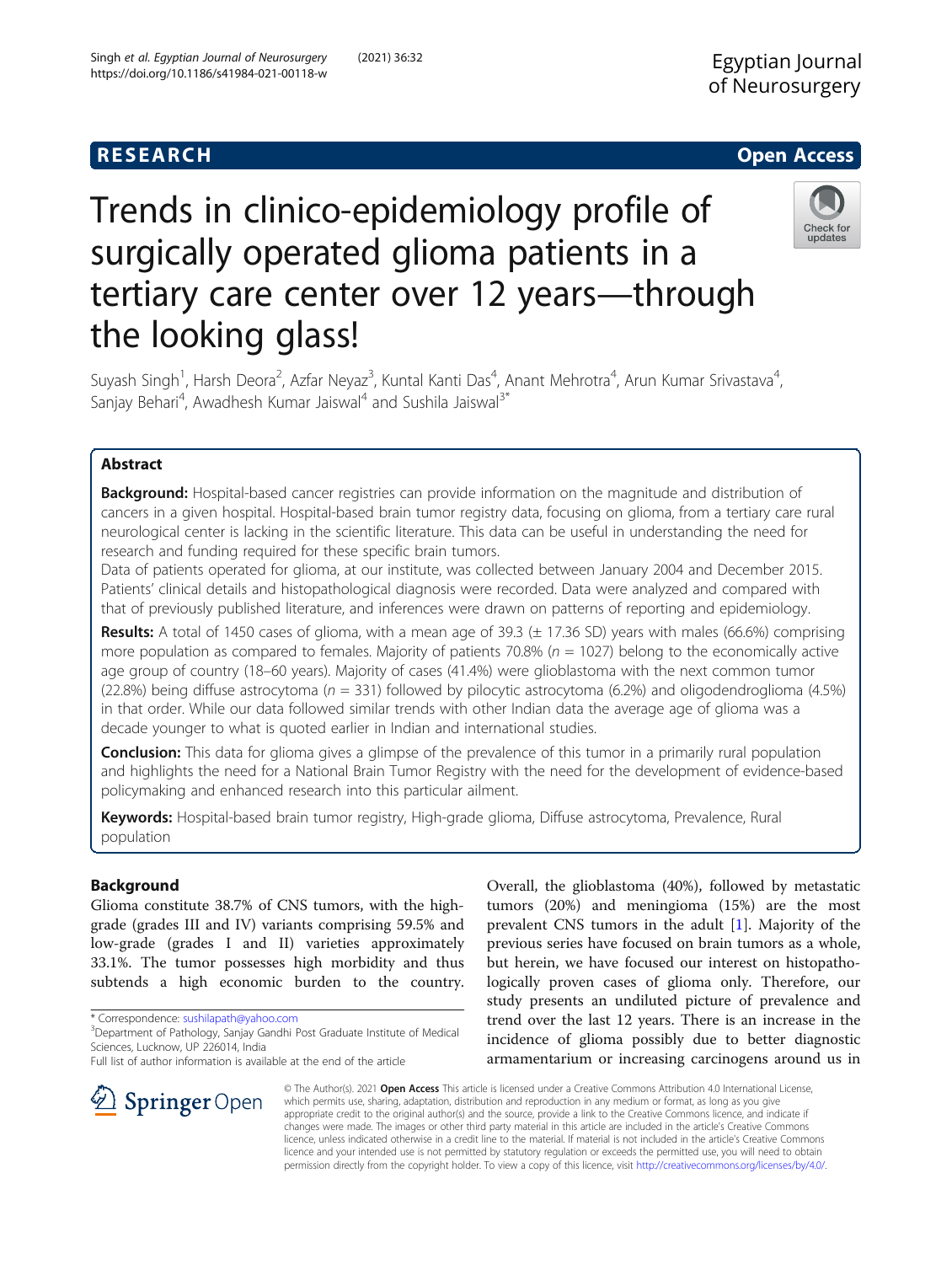the atmosphere [\[2](#page-7-0)]. Even with all possible adjunct treatment modalities, the survival of patients is poor with high functional and neurological morbidity. The prognosis of these tumors depends largely on histopathology, apart from age and molecular markers. The exact prevalence of these tumors in developing countries, especially in India, is difficult to determine due to lack of data registry like CBTRUS. In this article, we have highlighted the prevalence and trend, discussed the descriptive epidemiology and distribution of glioma in patients operated at our institute in the past 12 years in the background of WHO classification 2007. Understanding the trend helps caregivers in early detection and management of glioma [[3\]](#page-7-0).

#### Methods

A total of 1450 cases of glioma, operated in Neurosurgery Department from January 2004 to December 2015, were retrieved from our database of Department of Pathology. The diagnoses in all the cases were made on histological examination of processed tissue. Fixing, dehydration, and clearing followed by impregnation with wax were the processing procedure for all the sections. The wax blocks were cut in  $5-6 \mu$  sections and stained by hematoxylin and eosin stain. All the cases were classified and termed according to the revised World Health Organization (WHO) classification 2007. Patient age, gender, year of surgery, histopathological diagnosis, and WHO grade were entered into a database. Nonneoplastic and inflammatory lesions including nongliomatous tumors, bony tumors, and benign lesions like meningioma, vestibular schwannoma, arachnoid cysts, colloid cysts, and epidermoid cysts were excluded. The cases with incomplete histopathological reports were excluded from the analysis ( $n = 32$ ). The gender data were not available in 84 patients (5.7%) and the grade data were not available in 11 patients (0.75%). Institutional ethical clearance for retrospective analysis of data was taken prior to study. Individual consent for using clinical and radiological material for publication from all the patients is taken at time of admission, as per our departmental protocol. The relative frequency of tumors and the distribution of age and sex were analyzed using Statistical Package for the Social Sciences (SPSS) International Business Machines Corporation (IBM) version 22.0.

#### Results

Mean age of patients in our study was 39.3 (± 17.36 SD) years ranging from 2 years to 85 years. Seventy-five percent of patients were below 53 years. 15.3% ( $n = 222$ ) pediatric patients were below 18 years of age whereas 13.9% ( $n = 201$ ) patients were above 60 years of age. Therefore, the majority of patients 70.8% ( $n = 1027$ ) belong to the economically active age group of country (18–60 years) with a maximum prevalence in the third and fourth decades (39%).

In our study, the prevalence of glioma was found more in males (66.6%) as compared to females. The gender distribution among different age groups also showed male preponderance. 70.5% males affected below 18 years, 69.7% males between 19 and 50 years and 72.8% above 50 years. Since the included cases were before 2016, the WHO 2007 classification has been followed for them. Majority of cases (41.4%) were glioblastoma on histopathology ( $n = 601$ ).

The next common tumor (22.8%) was diffuse astrocytoma ( $n = 331$ ), pilocytic astrocytoma (6.3%), and oligodendroglioma (4.5%) in that order. Anaplastic astrocytoma comprised 7.0% ( $n = 102$ ) and oligoastrocytoma was 4.8% ( $n = 65$ ). It is important to note that oligoastrocytoma is extremely rare after the 2016 classification and thus this prevalence rate may now vary. Other rare tumors reported were gliosarcoma (2.6%), anaplastic ependymoma (2.3%), pilomyxoid astrocytoma (0.3%), subependymoma (0.3%), glioblastoma cerebri (0.1%), giant cell glioblastoma (0.3%), ependymoma (0.3%), and angiocentric glioma (0.1%).

When we analyzed our data, according to WHO 2007 grading of glioma, we found that 7.1% belong to WHO grade I, 32.7% belong to grade II, 15.4% belong to grade III, and 44.8% belong to grade IV. On comparing the distribution of WHO grade among different age groups, we found a significant difference ( $p < 0.001$ ) [using chisquare test] suggesting that grade IV tumors are common at late age groups (more than 50 years) (Fig. [1](#page-2-0)). Seventy-six percent of patients with age more than 50 years had their histopathology being WHO grade IV, with mean age of patients with histopathology being glioblastoma was 48.6 years (Fig. [2\)](#page-2-0). 41.7% of patients ( $n$  $= 91$ ) and 28% of patients ( $n = 61$ ), below 18 years, belong to WHO grades II and I subsequently. Similarly, 39.3% of patients ( $n = 316$ ) and 37.4% of patients ( $n =$ 301), between age 19 and 50 years, belong to WHO grades II and IV. The distribution of WHO grade among males and female genders was similar throughout the population ( $p = 0.66$ ) with 45.5% of the male population and 43.2% of females having WHO grade IV histopathology as the most common grade.

On analyzing the number of cases operated each year, we found that there were exponential increases in cases. There was a steep rise in the referral of patients from 2007 to 2011 where 58.3% ( $n = 846$ ) patients of glioma were referred. In the last 4 years, the referral pattern was persistent to high with 36.9% (n = 537) patients. The pattern of referral suggests an increasing prevalence of glioma patients in the last 12 years (Fig. [3\)](#page-3-0).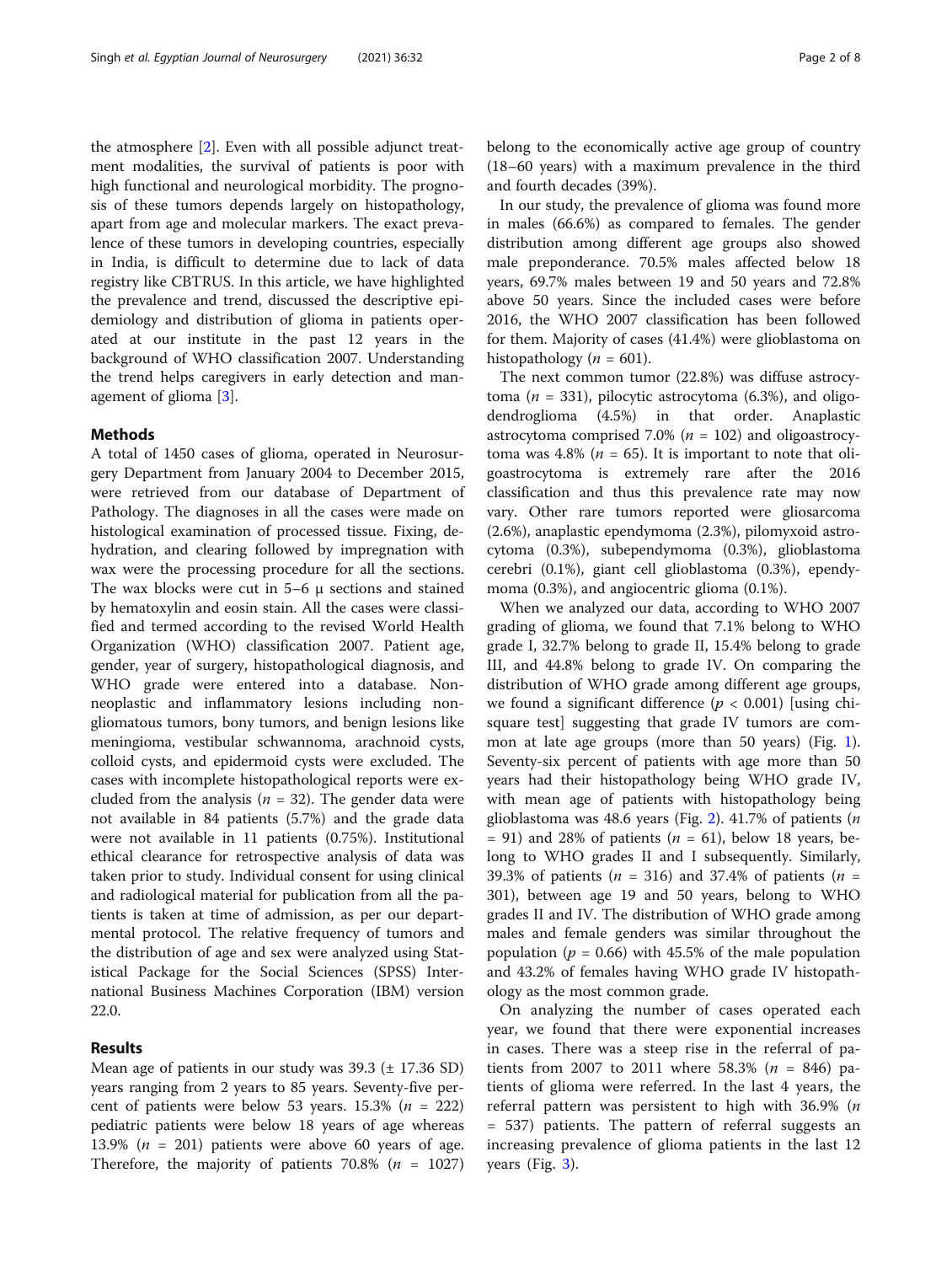<span id="page-2-0"></span>

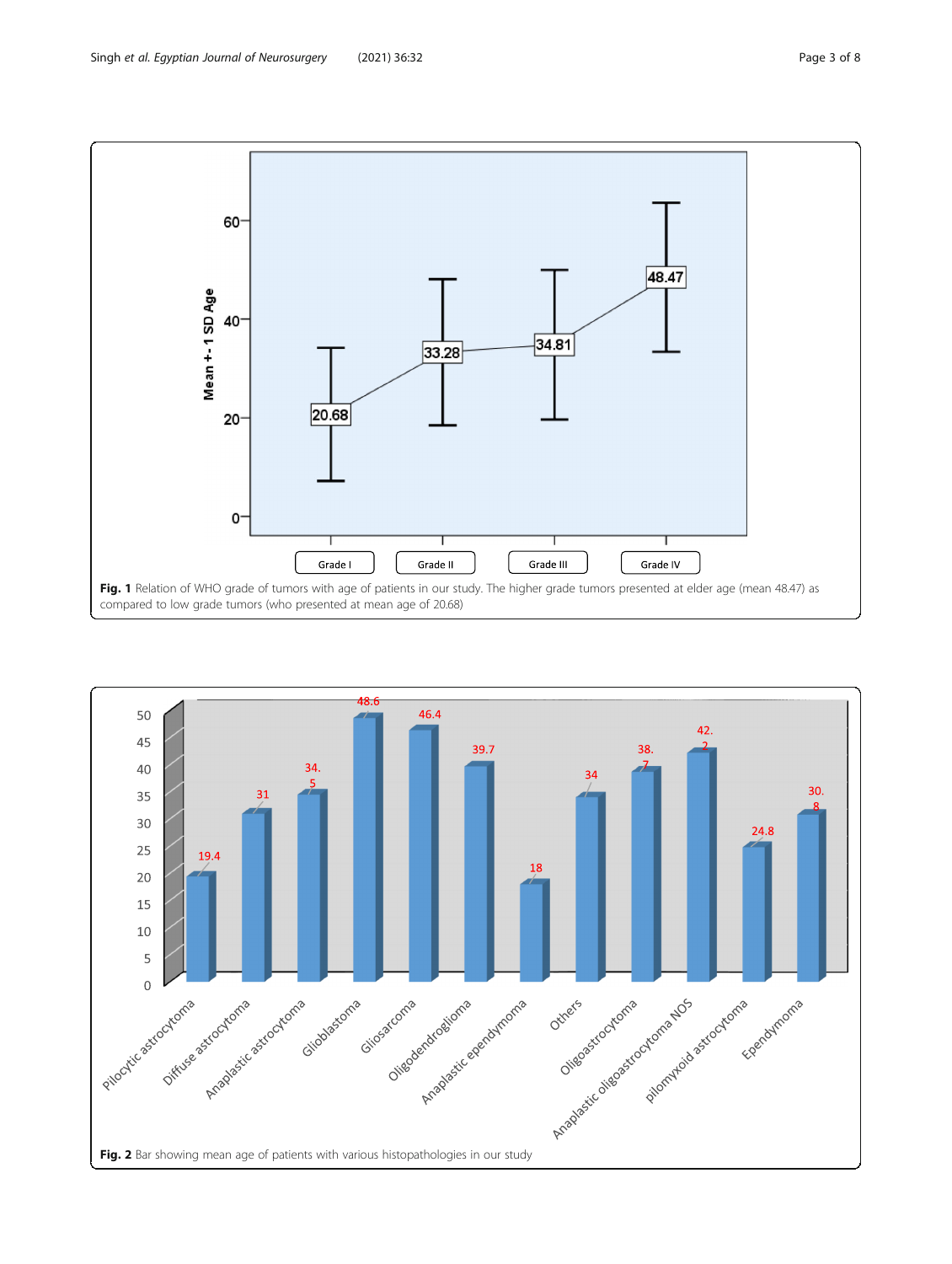<span id="page-3-0"></span>

Frontal lobe was the most common site in our series with 29% of cases ( $n = 421$ ). The next common sites were temporal lobe (13.6%) and cerebellar hemisphere (8.6%). Other sites were parietal lobe (7.5%), ventricular ( $n = 60$ ), thalamic ( $n = 32$ ), spinal ( $n = 64$ ), optichypothalamic ( $n = 44$ ), brainstem ( $n = 27$ ), corpus callosum (*n* = 27), perisylvian (*n* = 38), and insular (*n* = 18). When we observed the histopathological distribution of cases in our series we found that glioblastoma was

commonly found in frontal and temporal lobe whereas diffuse astrocytoma was commonly found in frontal lobe and cerebellar regions. Pilocytic astrocytoma was common in the cerebellar and suprasellar regions. Anaplastic astrocytoma (WHO grade III) and anaplastic oligodendroglioma were also common in frontal lobes (Table 1). Most common histopathology in thalamic, ventricular, insular, hypothalamus, and brainstem region was diffuse astrocytoma whereas the most common

**Table 1** Histopathological wise distribution of age and gender in our study ( $n = 1450$ )

| Histopathology         | n   | $\%$ | Mean | <b>SD</b> | R         | Male | Preferred        | Age group      |           |                |             |
|------------------------|-----|------|------|-----------|-----------|------|------------------|----------------|-----------|----------------|-------------|
|                        |     |      | age  |           |           | %    | location         | $0 - 20$       | $21 - 40$ | $41 - 60$      | Above 61    |
| Pilocytic astrocytoma  | 92  | 6.3  | 19.4 | 12.2      | $3 - 74$  | 70.3 | Cerebellum       | 61             | 24        | 6              |             |
| Diffuse astrocytoma    | 331 | 22.8 | 30.9 | 15.2      | $2 - 80$  | 70.5 | Frontal          | 93             | 151       | 76             | 11          |
| Anaplastic astrocytoma | 102 | 7.0  | 34.5 | 14.1      | $6 - 34$  | 73.0 | Frontal          | 20             | 47        | 32             | 3           |
| Glioblastoma           | 601 | 41.4 | 48.5 | 15.1      | $7 - 85$  | 71.6 | Frontal          | 28             | 150       | 297            | 128         |
| Gliosarcoma            | 38  | 2.6  | 46.4 | 14.8      | $15 - 71$ | 72.2 | Temporal         | 3              | 9         | 20             | 6           |
| Oliogodendroglioma     | 65  | 4.5  | 39.7 | 10.9      | $10 - 61$ | 63.5 | Frontal          | $\overline{4}$ | 31        | 29             |             |
| Anaplastic Ependymoma  | 33  | 2.3  | 18.0 | 11.3      | $5 - 48$  | 67.7 | Intraventricular | 23             | 8         | $\overline{2}$ | 0           |
| Oligoastrocytoma       | 69  | 4.7  | 38.6 | 12.5      | $2 - 58$  | 74.6 | Frontal          | 5              | 32        | 32             | $\mathbf 0$ |
| Pilomyxoid astrocytoma | 9   | 0.6  | 24.7 | 18.7      | $5 - 54$  | 77.8 | Ventricle        | $\overline{4}$ | 3         | $\overline{2}$ | 0           |
| Anaplastic NOS         | 86  | 5.9  | 42.2 | 12.4      | $8 - 72$  | 62.8 | Frontal          | $\overline{4}$ | 36        | 41             | 5           |
| Ependymoma             | 5   | 0.3  | 30.8 | 20.4      | $8 - 56$  | 100  | Frontal          | 2              |           | 2              | 0           |
| Others                 | 19  | 1.3  | 34.0 | 20.0      | $6 - 75$  |      |                  |                |           |                |             |

n number of patients, % percentage, SD standard deviation, R range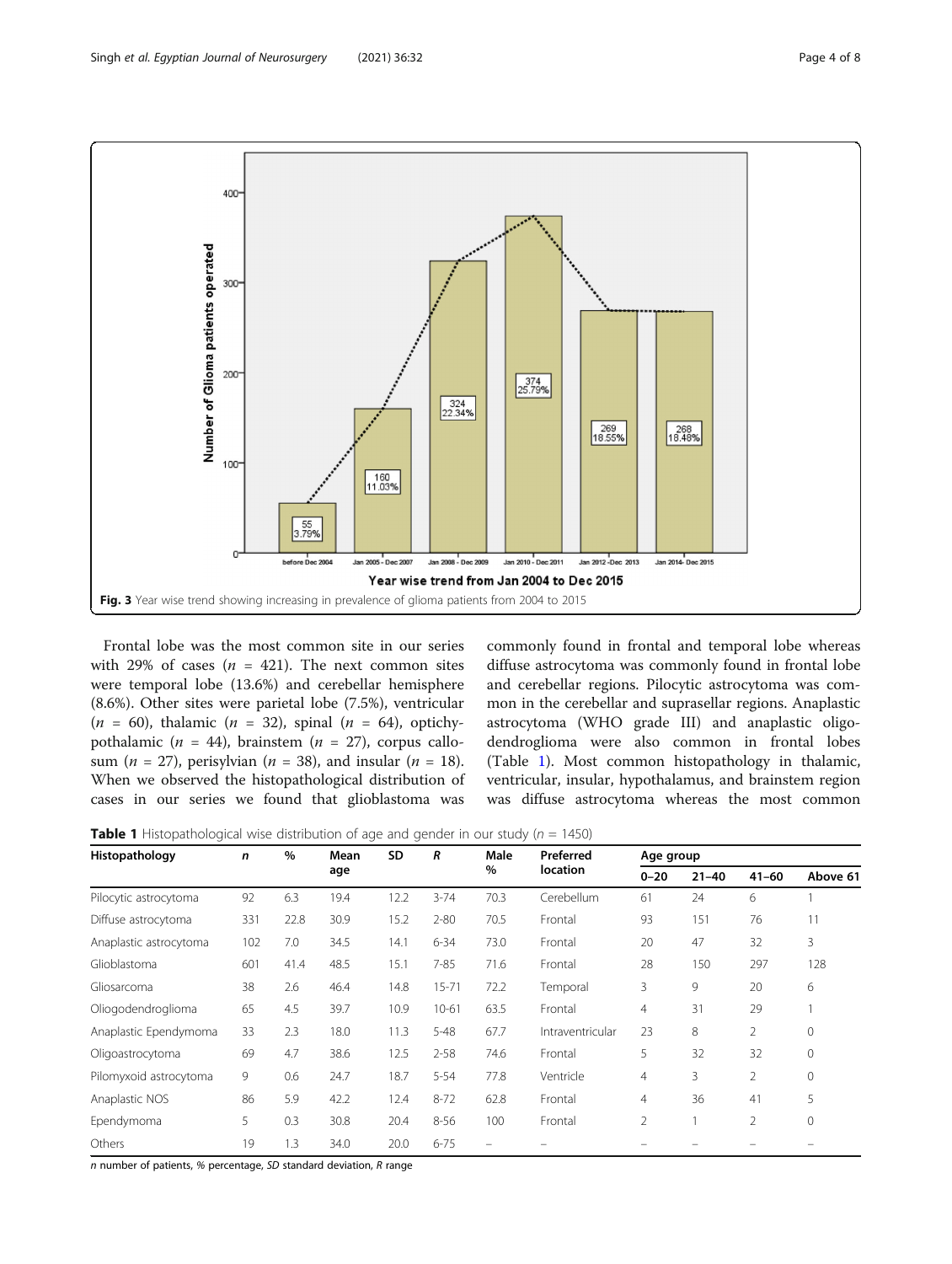histopathology in the suprasellar region was a pilocytic astrocytoma.

#### **Discussion**

The glial tumors of the central nervous system have overall poor survival with high morbidity. There are acceptable cancer registry systems like the CBTRUS (Central Brain Tumor Registry of the United States) in developing countries, where adequate government funds are available; but there is no such database in developing countries. In a developing country, where an economical fund is lacking and educational level is low, the population-based registry system is difficult to establish. Additionally, the previous series provide descriptive data of all brain tumors. A focused study, with large sample size, provides a better trend of such fatal disease. Gousias et al. studied the prevalence of glioma in the south European region and found that the age of presentation was comparatively higher [\[4](#page-7-0)]. Environmental and racial factors may influence the pattern of glioma. In our study, we have tried to incorporate similar studies from other neurosurgical centers of southeast Asian subcontinent regions (SEAR) from also. Reasons for nonadoption of a registry-based system may include poor referral or improper/non-existent surveillance system. Our data comprises all glioma patients; still, those patients who got primary radiotherapy were excluded. Our institute is one of the largest referral centers; therefore, our study largely reflects a proportionate prevalence to projected population.

Other similar studies from SEAR show meningioma being common in females and glioma common in males. Similar studies show male preponderance in glioma patients. In a similar Indian study by Jaiswal J et al.  $(n =$ 4295) and Tambi et al. ( $n = 510$ ), who included all the patients of primary intracranial tumors, found the fourth decade, as the most common age group  $[1, 5]$  $[1, 5]$  $[1, 5]$  $[1, 5]$ . The grade IV tumors, glioblastoma, were more prevalent in older age groups. There was a significant difference ( $p < 0.05$ ) among the distribution of grades and age of patients in our study. The average age in our study is a decade younger to what is quoted in western literature (CBTRUS) and other Indian studies [\[6](#page-7-0)]. The results show more propensity of glioma among the younger population. Such trends of early onset of disease are coming forward for other cancers also and young patients with malignant disease are increasing throughout the world. A comparative WHO grade wise analyses would provide better results. This tendency might be because of better diagnostic armamentarium.

Among the pediatric population, pilocytic astrocytoma was the most common. We did not include medulloblastoma is our series. The study from Jaiswal J et al., including all CNS tumors, found that astrocytomas (25.1%),

followed by embryonal (20.6%) and ependymal tumors (14.8%), are commonly found at pediatric age group [\[1\]](#page-6-0).

In our study, 7.1% belong to WHO grade I, 32.7% belong to grade II, 15.4% belong to grade III, and 44.8% belong to grade IV. The distribution showed slightly different result compared to previous data where 36.3% tumors in the registry were classified as WHO grade I, 11.4% as grade II, 20% as grade III, and 18.9% as grade IV tumors. But those studies included benign tumors also.

When we compared year-wise cases operated, we found an exponential increase in the second half of the timeline. This may be due to awareness and bed availability in formative years of institute. As the hospital grew, case turnover and referral increased simultaneously. Results from Ahsan J et al. and Thambi R et al. also noticed similar fact with a year-wise distribution of cases showing an increase in a number of cases. Chen L et al. found that growth rate had reached 106 to 139% in the three most recent years of his study [\[7](#page-7-0)].

Glioblastoma followed by diffuse astrocytoma was the most common histopathology in our study. Other studies from India also found glioblastomas as the most common tumor (38%) but followed by anaplastic oligodendrogliomas (24.5%) as second most common. We had lesser number of anaplastic oligodendrogliomas cases (5.6%) as compared to previous data. The study from south India showed glioblastoma NOS-grade IV was the most common histological subtype (58.5%) followed by diffuse astrocytoma NOS, grade II (26.9%). A similar study by Manoharan et al., including 1989 cases, found 21.5% glioblastoma [[8\]](#page-7-0). A study by Nibhoria S et al., including 100 cases, showed the most common tumor being anaplastic astrocytoma and glioblastoma as the second common, but sample size limits their substantiality [[9\]](#page-7-0). The difference maybe because of a variable number of "older age group" patients in each study. The spectrum of patients in our study was almost similar distributed throughout all age groups. According to the CBTRUS data, glioblastoma (17.7%) and anaplastic astrocytoma (2.1%) were the most common malignant tumors in adults  $[6]$  $[6]$ . The most common site affected was frontal lobe followed by temporal lobe, which was in accordance with other studies also  $[1, 6, 10-16]$  $[1, 6, 10-16]$  $[1, 6, 10-16]$  $[1, 6, 10-16]$  $[1, 6, 10-16]$  $[1, 6, 10-16]$  $[1, 6, 10-16]$ . We had a wider spectrum of cases including thalamic tumors, ventricular, and opticohypothalamic tumors. Rare gliomas including angiocentric glioma, giant cell glioblastoma, gliosarcoma, and desmoplastic ganglioglioma had a higher prevalence compared to previously reported.

#### Limitation of our study

Our study is a single institutional study, including only operated cases excluding patients who underwent upfront radiotherapy. In the initial formative years of the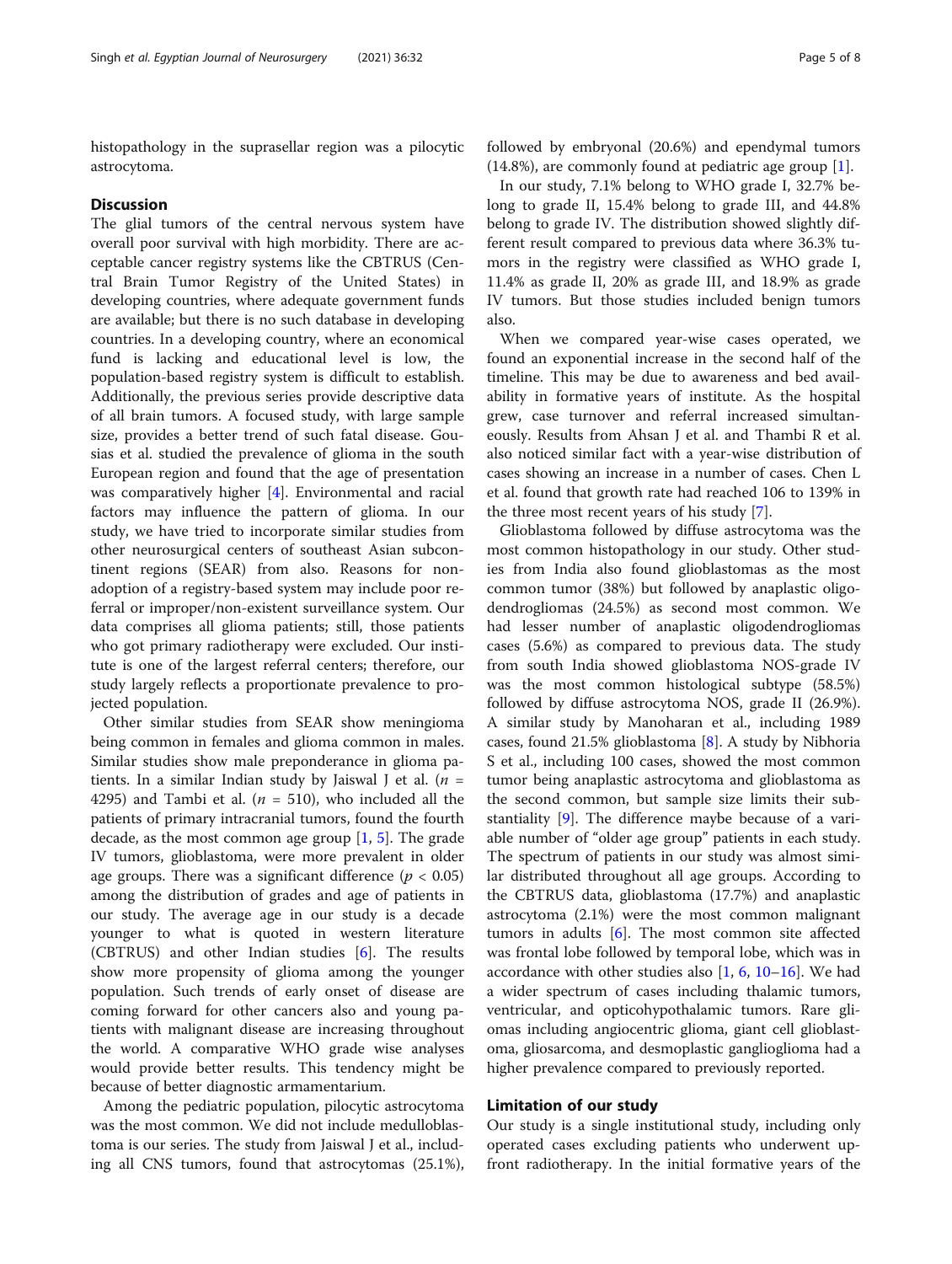<span id="page-5-0"></span>

| Table 2 Distribution of glioma in rural/urban areas of                                                                                                                                                                                                                                                                                                                                                                                      |          |          | India on basis of histopathology         |                    |                  |          |                                                                                                                                |                 |                         |                    |                                       |
|---------------------------------------------------------------------------------------------------------------------------------------------------------------------------------------------------------------------------------------------------------------------------------------------------------------------------------------------------------------------------------------------------------------------------------------------|----------|----------|------------------------------------------|--------------------|------------------|----------|--------------------------------------------------------------------------------------------------------------------------------|-----------------|-------------------------|--------------------|---------------------------------------|
| Series                                                                                                                                                                                                                                                                                                                                                                                                                                      |          |          | Pilocytic Ast Diffuse Ast Anaplastic Ast | ဗွ                 | <b>Mixed Ast</b> |          | Glioblastoma Neuroblastoma                                                                                                     | Epd             | Anaplastic Epd Lymphoma | 5T                 | Unspecified                           |
| Urban                                                                                                                                                                                                                                                                                                                                                                                                                                       |          |          |                                          |                    |                  |          |                                                                                                                                |                 |                         |                    |                                       |
| Manoharan N (Delhi)                                                                                                                                                                                                                                                                                                                                                                                                                         | 411/1989 |          | 989<br>$\frac{2}{3}$                     |                    | 505/1989         | 428/1989 | 31/1989                                                                                                                        | 43/1989         | 12/1989                 |                    | 18/1989 332/1989                      |
| Jalali R (Mumbai)                                                                                                                                                                                                                                                                                                                                                                                                                           | 36/656   | 48/656   | 49/656                                   | 9/656              | 19/656           | 102/656  | 60/656                                                                                                                         | 46/656          | $\frac{\alpha}{2}$      | I                  | 23/656                                |
| Narmadha R (Chennai) 158/890                                                                                                                                                                                                                                                                                                                                                                                                                |          |          |                                          | 40/890             | Ī                | 163/890  | 16/890                                                                                                                         | 42/890          | 9/890                   | 103/890            | $\overline{1}$                        |
| Mondal S (Kolkata)                                                                                                                                                                                                                                                                                                                                                                                                                          | 54/130   |          |                                          | 1/130              |                  | Ī        | 7/130                                                                                                                          | 5/130           | 1/130                   | 9/130              | I                                     |
| Rural                                                                                                                                                                                                                                                                                                                                                                                                                                       |          |          |                                          |                    |                  |          |                                                                                                                                |                 |                         |                    |                                       |
| Ghangoria S (Indore)                                                                                                                                                                                                                                                                                                                                                                                                                        | 16/65    |          |                                          | $\frac{\infty}{2}$ | ľ                | Ï        | $\frac{\alpha}{\alpha}$                                                                                                        | 5/65            | $\frac{\infty}{2}$      | 5/65               | $\begin{array}{c} \hline \end{array}$ |
| Thambi R (Kottayam)                                                                                                                                                                                                                                                                                                                                                                                                                         | 128/510  |          |                                          | 2/510              | 12/510           | ΨŘ       | $\frac{\alpha}{2}$                                                                                                             | 7/510           | 5/510                   | 71/510             | I                                     |
| Jaiswal J <sup>*</sup> (Bangalore)                                                                                                                                                                                                                                                                                                                                                                                                          | 235/1800 | 23/1800  | 128/1800                                 | 53/1800            | 57/1800          | 598/1800 | E                                                                                                                              | 201/1800        | $\frac{\alpha}{2}$      | $\frac{\alpha}{2}$ | I                                     |
| Chawala N <sup>&amp;</sup> (Rohtak)                                                                                                                                                                                                                                                                                                                                                                                                         | 43/77    |          |                                          |                    |                  |          |                                                                                                                                | 3/77            |                         |                    |                                       |
| Present study                                                                                                                                                                                                                                                                                                                                                                                                                               | 92/1450  | 325/1450 | 1450<br>99/1                             | 65/1450 69/1450    |                  | 600/1450 | E                                                                                                                              | 10/1450 33/1450 |                         |                    |                                       |
| In the study from Jaiswal J, from Bangalore, they separately mentioned anaplastic Oigoastrochyoma, and anaplastic astrocytoma; with a separate mention of oligoastrocytoma. Some other studies<br>considered them as mixed glioma or unspecified. So, this part was confusing and a prospective study with WHO 2016 classification may better provide exact prevalence<br>"Chawala n et al. quoted 44.18% were grade II while grade III and |          |          |                                          |                    |                  |          | grade IV constituted 20.9% in their study. The distribution was different as grade IV glioma in other studies were predominant |                 |                         |                    |                                       |

| ١               |
|-----------------|
|                 |
|                 |
| י<br>ו          |
|                 |
|                 |
|                 |
| ļ               |
| l<br>I          |
|                 |
|                 |
|                 |
| -<br>-<br>-     |
|                 |
|                 |
|                 |
| j               |
| l               |
|                 |
|                 |
|                 |
|                 |
|                 |
| ī               |
|                 |
|                 |
|                 |
| $5 - 5 - 5 = 5$ |
|                 |
|                 |
|                 |
| 3)<br>ī         |
|                 |
|                 |
|                 |
|                 |
|                 |
|                 |
|                 |
|                 |
|                 |
|                 |
|                 |
|                 |
|                 |
|                 |
|                 |
|                 |
|                 |
|                 |
|                 |
|                 |
|                 |
| $\overline{ }$  |
|                 |
| ة<br>و<br>j     |
|                 |
|                 |
|                 |
|                 |
|                 |
|                 |
|                 |
|                 |
|                 |
| l               |
|                 |
| $\frac{1}{2}$   |
|                 |
|                 |
|                 |
|                 |
|                 |
| ı               |
|                 |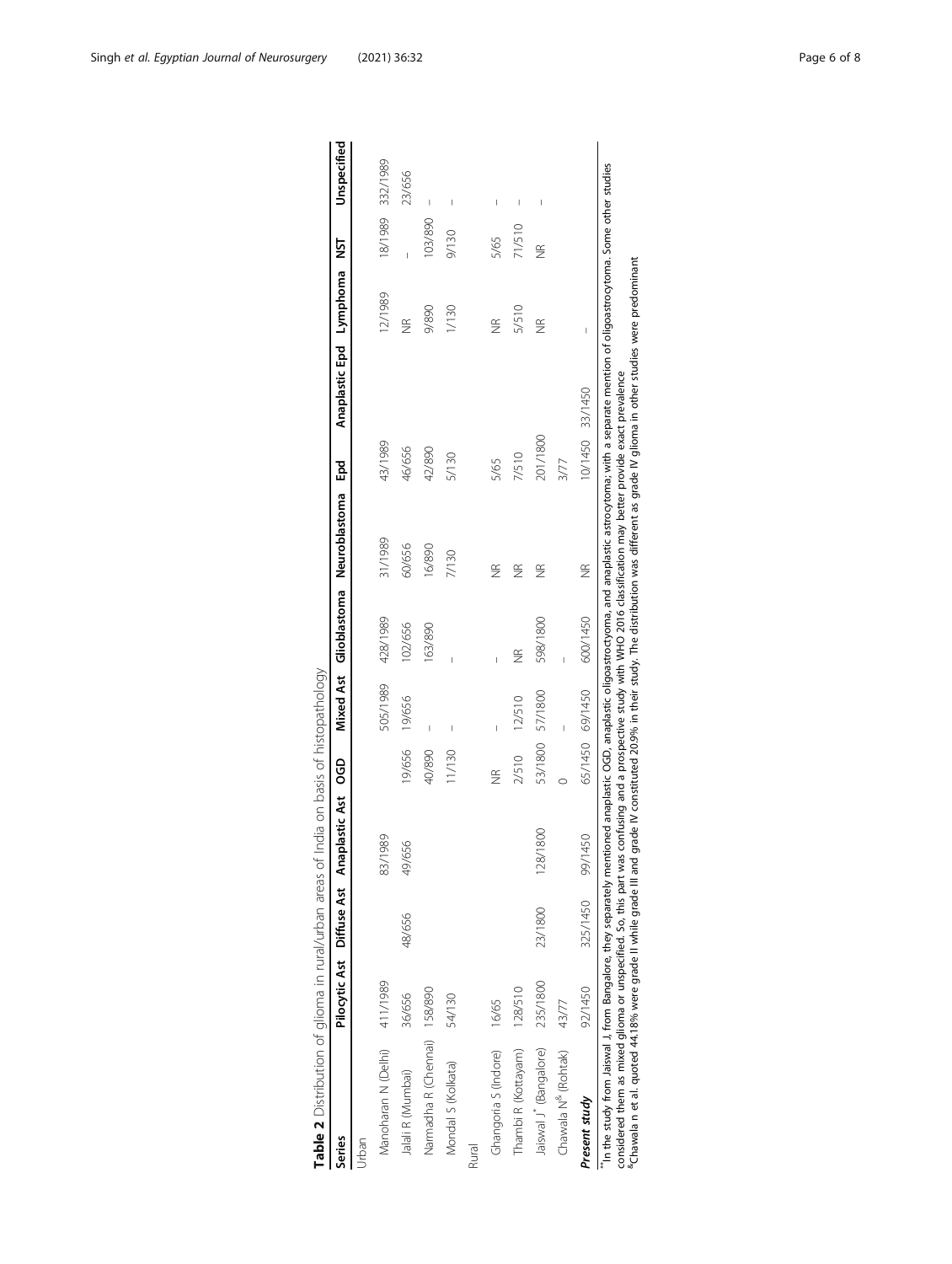<span id="page-6-0"></span>institute, the data do not represent the population so may represent disproportionate results. Our hospital is a government institution, deals mainly the lower socioeconomic class in the society, limiting the number of cases included. A multi-centric population-based study or CBTRUS like recording system would be more substantial. We did not study the etiological associations in our patients; Gousias et al. found a positive association between the risk of glioma and a history of traumatic brain injury, while no significant association was found for alcohol consumption, smoking and use of mobile phones [[4\]](#page-7-0). Another limitation in our study is the 'referral bias'. The average age in our study is a decade younger than that reported in the western literature. Moreover, contrary to the western literature, wherein, the low-grade tumors (grade I or II) are known to be more prevalent in younger age groups, these tumors comprise 39.8% of the present study vs. 47.7% in the literature. In this study, we used WHO 2007 classification as this is a retrospective study and the cases enrolled are of the period when WHO 2016 classification was not available.

#### Need for "National glioma or Brain Tumor Registry (BTR) and tumor bank

The referral pattern in India is such that, even government hospitals of urban area, get patients from rural nearby rural regions. So the data, although, published from an urban region, might represent a subgroup of rural patients (Table [2\)](#page-5-0). A better way is to include patients from private/corporate hospitals also. This problem represents an unmet need of national cancer registry for the country. Since most studies have reported only operated cases this skews the data tremendously. Again, Jaiswal J et al. separately mentioned anaplastic oligodendroglioma, anaplastic oligoastrocytoma, and anaplastic astrocytoma [1] with a separate mention of oligoastrocytoma. Some other studies considered them as mixed glioma or unspecified. Hence, a uniform reporting system with a single classification system followed is urgently needed to avoid this confusion. Perhaps, the WHO 2016 has solved this for us by deciding the grade as per the immune-histochemistry (IHC) rather than just by the morphology. Then again, there is the issue of availability. Even at our center, IHC markers are difficult to acquire for each case due to monetary constraints or availability. The problem becomes worse for brain stem gliomas as there are not enough tissue samples even for research purposes [[12\]](#page-7-0). Stereotactic biopsy of these cases at the minimum may be a solution to the immediate problem before any long-term solution is found. Using IHC markers in all cases, even biopsies and ensuring that every case is added to a central registry from each center even if un-operated, is a plausible answer. It is advisable to maintain an institutional/

departmental tumor bank, wherein, all tumor tissues should be stored for any future research.

#### Conclusion

Our study in single institutional retrospectively analyzed large-scale descriptive database, focusing on glioma, rather on the complete spectrum of brain tumors, which models population-based prevalence from northern India. Glioblastoma being the most common, with the maximum propensity of glioma in the third and fourth decades. The study also highlights increasing tumor burden in developing country since the last decade with the trend of early age presentation.

#### Abbreviations

CNS: Central nervous system; WHO: World Health Organization

#### Acknowledgements

I want to thank Dr. Prabhaker Mishra, Associate Professor, Department of Biostatistics, Sanjay Gandhi Post Graduate Institute of Medical Sciences, for helping in statistical calculations.

#### Authors' contributions

SS, SJ, and HD helped in the conception and design. SS and HD drafted the manuscript. AN, KKD, AM, AKS, SB, SJ, and AKJ critically revised the manuscript. All authors reviewed the final version of the manuscript and approved for submission.

#### Funding

No funding was utilized from any organization.

#### Availability of data and materials

The datasets generated and/or analyzed during the current study are not publicly available due [not applicable] but are available from the corresponding author on reasonable request.

#### **Declarations**

#### Ethics approval and consent to participate

Individual written consent of patients was taken for the use of clinical data for publication as per our departmental protocol. Sanjay Gandhi Post Graduate Institute of Medical Sciences Institute Ethical Clearance (IEC 2012- 168-MD-EXP17) has been taken.

#### Consent for publication

The inform consent was taken from all the patients for publication (as per our department policy we take such consent from all the patients at time of admission).

#### Competing interests

The authors declare that they have no competing interests.

#### Author details

<sup>1</sup>Department of Neurosurgery, All India Institute of Medical Sciences, Raebareli, UP, India. <sup>2</sup>Department of Neurosurgery, National Institute of Mental Health and Neurosciences, Bangalore, India. <sup>3</sup>Department of Pathology, Sanjay Gandhi Post Graduate Institute of Medical Sciences, Lucknow, UP 226014, India. <sup>4</sup> Department of Neurosurgery, Sanjay Gandhi Post Graduate Institute of Medical Sciences, Lucknow, UP 226014, India.

#### Received: 16 August 2020 Accepted: 3 June 2021 Published online: 04 October 2021

#### References

1. Jaiswal J, Shastry AH, Ramesh A, Chickabasaviah YT, Arimappamagan A, Santosh V. Spectrum of primary intracranial tumors at a tertiary care